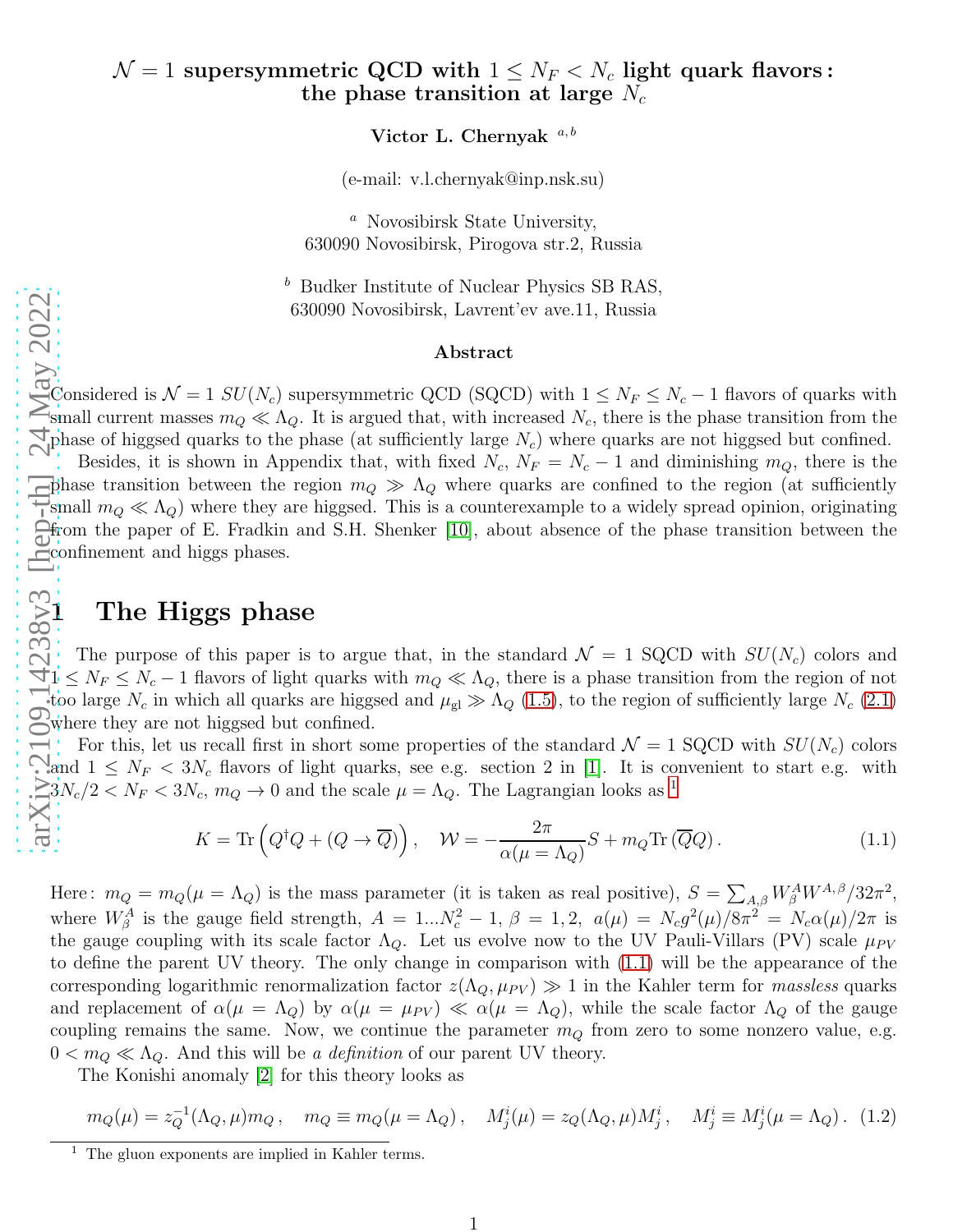$$
m_Q(\mu)\langle M_j^i(\mu)\rangle = \delta_j^i\langle S\rangle\,, \quad i, j = 1...N_F\,, \quad \langle M_j^i\rangle = \sum_{a=1}^{N_c} \langle \overline{Q}_j^a Q_a^i \rangle = \delta_j^i \langle M \rangle\,.
$$

Evolving now to lower energies, the regime is conformal at  $\mu < \Lambda_Q$  and the pole mass of quarks looks as <sup>[2](#page-1-1)</sup>

<span id="page-1-2"></span>
$$
m_Q^{\text{pole}} = \frac{m_Q}{z_Q(\Lambda_Q, m_Q^{\text{pole}})} \sim \Lambda_Q \Big(\frac{m_Q}{\Lambda_Q}\Big)^{\frac{N_F}{3N_c}} \ll \Lambda_Q \,, \quad z_Q(\Lambda_Q, \mu \ll \Lambda_Q) \sim \left(\frac{\mu}{\Lambda_Q}\right)^{\frac{3N_c - N_F}{N_F}} \ll 1 \,. \tag{1.3}
$$

Integrating then all quarks as heavy at  $\mu < m_Q^{\text{pole}}(1.3)$  $\mu < m_Q^{\text{pole}}(1.3)$ , <sup>[3](#page-1-3)</sup> there remains  $SU(N_c)$  SYM with the scale factor  $\Lambda_{SYM}$  [\(1.4\)](#page-1-4) of its coupling. Integrating then all gluons via the Veneziano-Yankielowicz (VY) procedure [\[4\]](#page-7-3), one obtains the gluino condensate, see [\(1.2\)](#page-0-2)

<span id="page-1-4"></span>
$$
\Lambda_{SYM} = \left(\Lambda_Q^{3N_c - N_F} m_Q^{N_F}\right)_\gamma^{\frac{1}{3N_c}} \quad \langle S \rangle = \Lambda_{SYM}^3 = \left(\Lambda_Q^{3N_c - N_F} m_Q^{N_F}\right)_\gamma^{\frac{1}{N_c}} = m_Q \langle M \rangle, \ \langle M \rangle = \Lambda_Q^2 \left(\frac{m_Q}{\Lambda_Q}\right)_\gamma^{\frac{N_F - N_c}{N_c}} \ (1.4)
$$

Another way, we can take the IR-free  $\mathcal{N} = 1$  SQCD with  $N_F > 3N_c$  and to start from  $\mu = \Lambda_Q$  with  $m_Q \ll$  $\Lambda_Q$ . All quarks are not higgsed but confined and decouple as heavy at  $\mu = m_Q^{\text{pole}} = m_Q/z_Q(\Lambda_Q, m_Q^{\text{pole}}) \ll \Lambda_Q$ in the weak coupling regime, where  $z_Q(\Lambda_Q, m_Q^{\text{pole}}) \ll 1$  is the logarithmic renormalization factor. There remains  $\mathcal{N} = 1$  SU(N<sub>c</sub>) SYM with the scale factor  $\Lambda_{SYM}$  of its coupling. From matching the couplings  $a_{+}(m_{Q}^{\text{pole}}) = a_{SYM}(m_{Q}^{\text{pole}})$  one obtains the same  $\Lambda_{SYM}$  [\(1.4\)](#page-1-4).

Now [\(1.4\)](#page-1-4) can be continued to other values of  $N_F$ , in particular  $1 \le N_F < N_c$  considered in this paper.

In this range of  $N_F$ , the weak coupling Higgs phase at  $\mu_{gl} \gg \Lambda_Q$  for light quarks with  $0 < m_Q \ll \Lambda_Q$ looks as follows, see e.g. section 2 in [\[1\]](#page-7-1). All light quarks are higgsed, i.e. form a constant coherent condensate in a vacuum state, at the high scale  $\mu \sim \mu_{gl} \gg \Lambda_Q$  in the weak coupling regime <sup>[4](#page-1-5)</sup> and the perturbative pole masses of  $N_F(2N_c - N_F)$  massive gluons look as

<span id="page-1-0"></span>
$$
\left(\frac{\mu_{\rm gl}}{\Lambda_Q}\right)^2 \sim g^2(\mu = \mu_{\rm gl}) z_Q(\Lambda_Q, \mu = \mu_{\rm gl}) \frac{\rho^2}{\Lambda_Q^2} \sim \frac{1}{N_c} \frac{\langle S \rangle}{m_Q \Lambda_Q^2} \sim \frac{1}{N_c} \left(\frac{\Lambda_Q}{m_Q}\right)^{\frac{N_c - N_F}{N_c}} \gg 1. \tag{1.5}
$$

$$
g^2(\mu = \mu_{\rm gl}) \approx \frac{8\pi^2}{(3N_c - N_F)\ln(\mu_{\rm gl}/\Lambda_Q)} \sim \frac{1}{N_c}, \quad z_Q(\Lambda_Q, \mu = \mu_{\rm gl}) \sim \left(\ln \frac{\mu_{\rm gl}}{\Lambda_Q}\right)^{\frac{N_c}{3N_c - N_F}} \sim 1.
$$

Higgsing of all  $N_F$  quarks with  $1 \le N_F \le N_c - 2$  flavors at  $\rho = \Lambda_Q \left( \frac{\Lambda_Q}{m_Q} \right)$  $m_Q$  $\sqrt{\frac{N_c-N_F}{2N_c}}$  $\sqrt{2N_c}$   $\gg \Lambda_Q$  [\(1.4\)](#page-1-4) breaks spontaneously separately the global  $SU(N_F)$  and global  $SU(N_c) \rightarrow SU(N_c - N_f)$ , but there remains unbroken diagonal  $SU(N_F)_{C+F}$  global symmetry. Besides, the gluons from  $SU(N_c - N_F)$  SYM do not receive large masses  $\sim \rho$  and remain (effectively) massless at scales  $\mu > \Lambda_{SYM}$ .

Dealing with higgsed quarks in a standard way, we first separate out Goldstone fields from quark fields (a part of them or all will be eaten by gluons when quarks are higgsed)

<span id="page-1-6"></span>
$$
Q_{\alpha}^{i}(x) = \left(V_{\text{Goldst}}^{SU(N_c)}(x)\right)_{\alpha}^{\beta} \hat{Q}_{\beta}^{i}(x), \quad \hat{Q}_{\beta}^{i}(x) = \left(U_{\text{global}}^{SU(N_c)}\right)_{\beta}^{\gamma} \left(U_{\text{global}}^{SU(N_F)}\right)_{j}^{i} \tilde{Q}_{\gamma}^{j}(x), \alpha, \beta, \gamma = 1...N_c, \ i, j = 1...N_F. (1.6)
$$

<span id="page-1-1"></span><sup>&</sup>lt;sup>2</sup> Here and below we use the perturbative NSVZ β-function [\[3\]](#page-7-4). In [\(1.3\)](#page-1-2) and below  $A \sim B$  means equality up to a constant factor independent of  $m_Q$  and  $N_c$ .

<sup>&</sup>lt;sup>3</sup> As well known, the global flavor symmetry  $SU(N_F)$  is not broken spontaneously in  $\mathcal{N}=1$   $SU(N_c)$  SQCD for equal mass quarks, see [\(1.2\)](#page-0-2). Therefore, due to the rank restriction at  $N_F > N_c$ , all quarks are not higgsed but confined.

<span id="page-1-5"></span><span id="page-1-3"></span><sup>&</sup>lt;sup>4</sup> We ignore from now on for simplicity all logarithmic factors and trace only the power dependence on  $m_Q/\Lambda_Q$  and on  $N_c$ .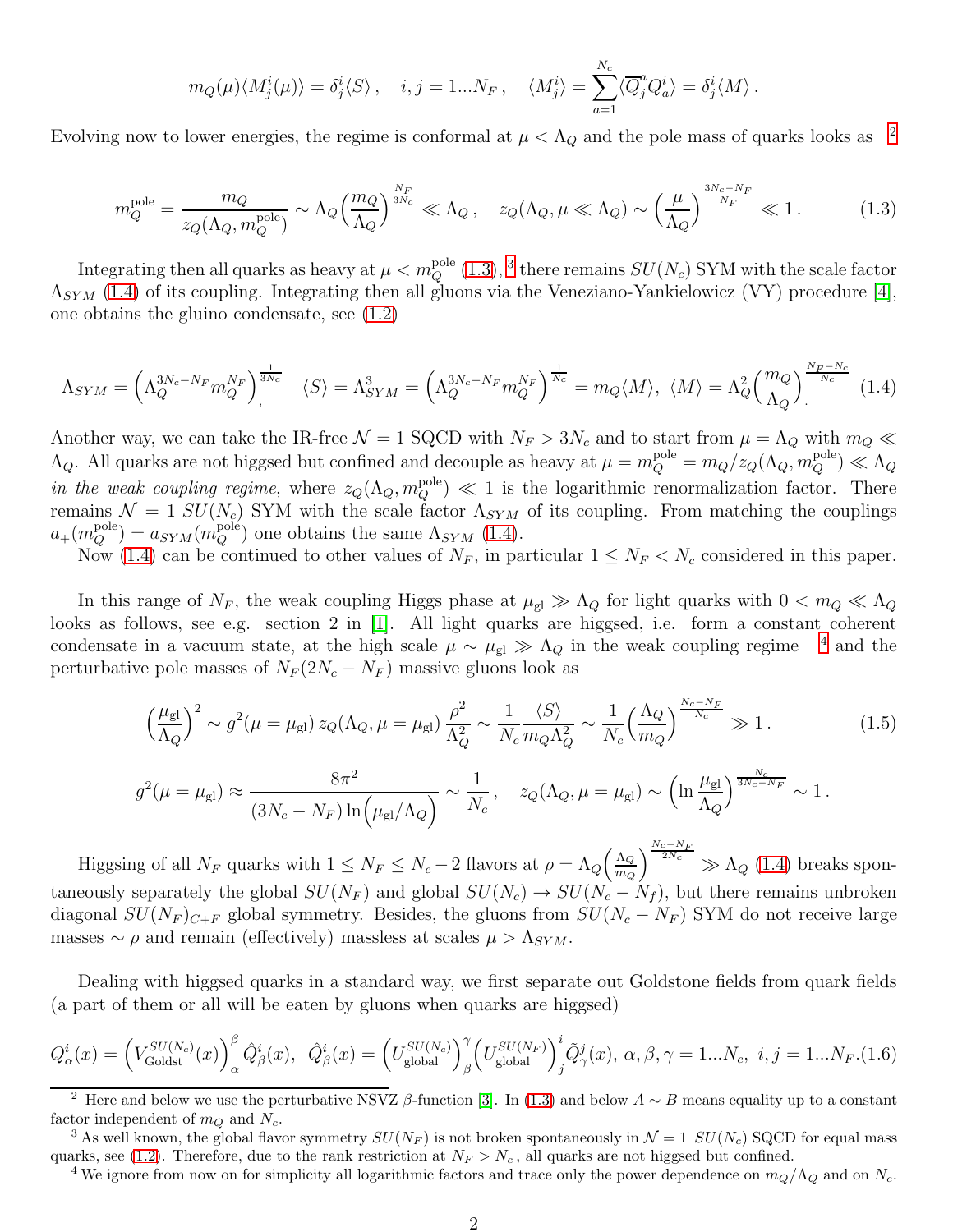But, in particular, the degrees of freedom of massive scalar superpartners of gluons remain in  $\hat{Q}_{\beta}^{i}(x)$ . (And similarly for  $\overline{Q}_{i}^{a}$  $\binom{a}{i}$ . And then (with the standard choice of vacuum of spontaneously broken global symmetry) replace  $\hat{Q}^i_{\beta}(x)$  in [\(1.6\)](#page-1-6), containing remained degrees of freedom, by its mean vacuum value

<span id="page-2-0"></span>
$$
\langle \hat{Q}_{\beta}^{i}(x) \rangle = \langle \hat{Q}_{\beta}^{i}(0) \rangle = \delta_{\beta}^{i} \rho \,, \quad \rho = \Lambda_{Q} \left( \frac{\Lambda_{Q}}{m_{Q}} \right)^{\frac{N_{c} - N_{F}}{2N_{c}}}, \quad i = 1...N_{F}, \quad \beta = 1...N_{c} \,. \tag{1.7}
$$

Under pure gauge transformations, see [\(1.6\)](#page-1-6) :

$$
Q_{\alpha}^{i}(x) \rightarrow \left(V_{\text{pure gauge}}^{SU(N_c)}(x)\right)_{\alpha}^{\beta} Q_{\beta}^{i}(x), \quad \text{i.e.} \quad V_{\text{Goldst}}^{SU(N_c)}(x) \rightarrow V_{\text{pure gauge}}^{SU(N_c)}(x) V_{\text{Goldst}}^{SU(N_c)}(x). \tag{1.8}
$$

That is, these are Goldstone fields which are transformed, while  $\hat{Q}_{\beta}^{i}(x)$  in [\(1.6\)](#page-1-6) stays intact under pure gauge transformations. and  $\rho$  in [\(1.7\)](#page-2-0) is the *gauge invariant order parameter* for higgsed quarks, while  $\rho = 0$  if quarks are not higgsed. (And, in particular,  $V_{\text{pure gauge}}^{SU(N_c)}(x) V_{\text{Goldst}}^{SU(N_c)}(x) = I_{SU(N_c)}$  in the so called "unitary gauge" where  $I_{SU(N_c)}$  is the unity matrix). The perturbative pole masses of massive gluons are as in  $(1.5)$ ...

At  $1 \le N_F \le N_c - 2$ , due to higgsed quarks,  $N_F(2N_c - N_F)$  gluons and the same number of their  $\mathcal{N} = 1$ scalar superpartners acquire masses  $\mu_{gl} \gg \Lambda_Q$  and decouple at  $\mu < \mu_{gl}$ . There remain at lower energies local  $\mathcal{N}=1$   $SU(N_c-N_F)$  SYM and  $N_F^2$  light complex pion fields  $\Pi^i_j(x)$  :  $M^i_j(x) = \delta^i_j\langle M\rangle + \Pi^i_j(x)$ ,  $\langle \Pi^i_j(x)\rangle =$ 0,  $i, j = 1...N_F$ . After integrating out all heavy particles with masses  $\sim \mu_{gl}$ , the scale factor of  $SU(N_c-N_F)$ SYM looks as, see section 2 in [\[1\]](#page-7-1) and [\(1.2\)](#page-0-2)

$$
\Lambda_{SYM}^3 = \left(\frac{\Lambda_Q^{3N_c - N_F}}{\det M}\right)^{\frac{1}{N_c - N_F}}, \quad M_j^i = \langle M_j^i \rangle (\mu = \Lambda_Q) + \Pi_j^i. \tag{1.9}
$$

Lowering energy to  $\mu \sim \Lambda_{SYM}$  and integrating all  $SU(N_c - N_F)$  gluons via the VY procedure [\[4\]](#page-7-3), the Lagrangian of  $N_F^2$  light pions  $\Pi^i_j$  looks as <sup>[5](#page-2-1)</sup>

<span id="page-2-3"></span>
$$
K_M = 2 z_Q(\Lambda_Q, \mu = \mu_{\rm gl}) \text{Tr} \sqrt{M^{\dagger} M}, \quad \mathcal{W}_{\rm II} = m_Q \text{Tr} M + (N_c - N_F) \left(\frac{\Lambda_Q^{3N_c - N_F}}{\det M}\right)^{\frac{1}{N_c - N_F}}, \tag{1.10}
$$

where  $z_Q(\Lambda_Q, \mu = \mu_{gl}) \gg 1$  is the quark logarithmic renormalization factor.

From this,  $\langle M_j^i \rangle$  and the pion masses are

<span id="page-2-2"></span>
$$
\langle M_j^i \rangle = \delta_j^i \Lambda_Q^2 \left( \frac{\Lambda_Q}{m_Q} \right)^{\frac{N_c - N_F}{N_c}}, \quad \mu^{\text{pole}}(\Pi) = \frac{m_Q}{z_Q(\Lambda_Q, \mu = \mu_{\text{gl}})} \ll \Lambda_{SYM} \ll \Lambda_Q. \tag{1.11}
$$

On the whole, the mass spectrum at  $1 \le N_F \le N_c - 2$  looks as follows. All quarks are higgsed and there are: a)  $SU(N_F)_{\text{adj}}$   $\mathcal{N}=1$  multiplet of heavy non-confined gluons with the mass [\(1.5\)](#page-1-0); b) one heavy  $\mathcal{N}=1$ multiplet of  $SU(N_F)_{\text{sing}}$  non-confined gluon with the mass [\(1.5\)](#page-1-0); c)  $2N_F(N_c - N_F)$  N = 1 multiplets of heavy  $SU(N_F) \times SU(N_c - N_F)$  bifundamentals (hybrids) with masses [\(1.5\)](#page-1-0), which behave as quarks with  $N_F$  flavors with respect to confining them  $\mathcal{N} = 1$   $SU(N_c - N_F)$  SYM and are weakly coupled and weakly confined; d) a number of  $\mathcal{N} = 1$   $SU(N_c-N_F)$  SYM gluonia with the typical mass scale ~  $\Lambda_{SYM} \ll \Lambda_Q$  [\(1.4\)](#page-1-4) (except for the case  $N_f = N_c - 1$ ); e)  $N_F^2$  light colorless complex pions  $\Pi_j^i$  with masses ~  $m_Q \ll \Lambda_{SYM}$  [\(1.11\)](#page-2-2).

<span id="page-2-1"></span><sup>&</sup>lt;sup>5</sup> The whole  $SU(N_c)$  group is higgsed at  $N_F = N_c - 1$  and all  $N_c^2 - 1$  gluons are heavy. There is no confinement. The last term in the superpotential [\(1.10\)](#page-2-3) is then due to the instanton contribution [\[5\]](#page-7-5). For  $N_F \le N_c - 2$  the instanton contribution to superpotential from the broken part of  $SU(N_c)$  is zero due to extra gluino zero modes. The nonperturbative term in the superpotential [\(1.10\)](#page-2-3) originates from nonperturbative effects in the  $\mathcal{N}=1$  SU( $N_c-N_F$ ) SYM, see section 2 in [\[1\]](#page-7-1) and [\[4\]](#page-7-3).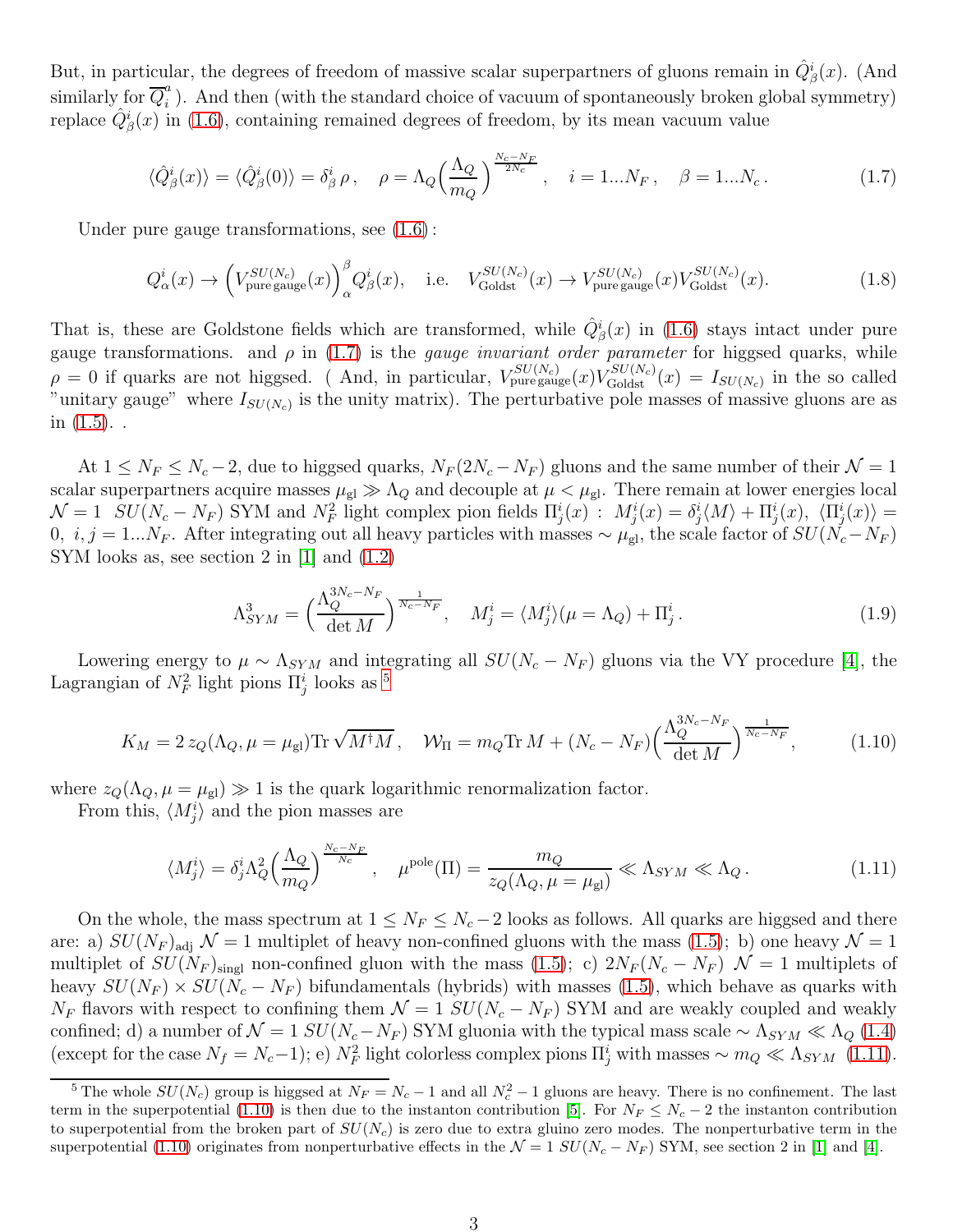### 2 The heavy quark (HQ) phase

It is seen from [\(1.5\)](#page-1-0) that at  $\mu \gg \Lambda_Q$  the value of the running gluon mass  $\mu_{gl}(\mu)$  decreases with increasing  $N_c$ . And at sufficiently large number of colors,

<span id="page-3-0"></span>
$$
\frac{N_c}{N_c - N_F} \ln(N_c) \gg \ln(\frac{\Lambda_Q}{m_Q}) \gg 1
$$
\n(2.1)

it would be much smaller than  $\Lambda_Q$ . This means that quarks are not higgsed then in the weak coupling regime at  $\mu \gg \Lambda_Q$ . And now, at such  $N_c$  [\(2.1\)](#page-3-0), all quarks and gluons will remain effectively massless in some interval of scales  $\mu_H < \mu < \Lambda_Q$ . Recall also that considered  $\mathcal{N} = 1$  SQCD is outside the conformal window at  $N_F < 3N_c/2$  [\[6\]](#page-7-6). Therefore, to see whether quarks are really able to give by higgsing such a mass to gluons which will stop the massless RG-evolution, we have to consider the region  $\mu \ll \Lambda_Q$  where the theory entered into a *perturbative strong coupling regime* with  $a(\mu \ll \Lambda_Q) = N_c \alpha(\mu)/2\pi \gg 1$ .

Let us recall a similar situation at  $N_c < N_F < 3N_c/2$  considered in section 7 of [\[1\]](#page-7-1) (only pages 18 - 21, including the footnote 18). As pointed out therein, when decreasing scale  $\mu$  crosses  $\mu \sim \Lambda_Q$  from above, the increasing perturbative coupling  $a(\mu)$  crosses unity from below. But for (effectively) massless quarks and gluons the perturbatively exact NSVZ  $\beta$ -function [\[3\]](#page-7-4)

<span id="page-3-1"></span>
$$
\frac{da(\mu)}{d\ln\mu} = \beta(a) = -\frac{a^2}{1-a} \frac{(3N_c - N_F) - N_F \gamma_Q(a)}{N_c}, \quad a(\mu) = N_c g^2(\mu)/8\pi^2 = N_c \alpha(\mu)/2\pi
$$
\n(2.2)

can't change its sign by itself (and can't become frozen at zero outside the conformal window) and behaves smoothly. I.e., when increased  $a(\mu)$  crosses unity from below and denominator in [\(2.2\)](#page-3-1) crosses zero, the increased quark anomalous dimension  $\gamma_Q(\mu)$  crosses  $(3N_c - N_F)/N_F$  from below, so that the β-function behaves smoothly and remains negative at  $\mu < \Lambda_Q$ . The coupling  $a(\mu \ll \Lambda_Q)$  continues to increase with decreasing  $\mu$ 

<span id="page-3-2"></span>
$$
\frac{da(\mu)}{d\ln\mu} = \beta(a) \to -\nu a < 0, \quad \nu = \left[\frac{N_F}{N_c}(1 + \gamma_Q^{\text{str}}) - 3\right] = \text{const} > 0, \quad a(\mu \ll \Lambda_Q) \sim \left(\frac{\Lambda_Q}{\mu}\right)^{\nu > 0} \gg 1. \tag{2.3}
$$

In section 7 of [\[1\]](#page-7-1) (see also [\[7\]](#page-7-7), [\[8\]](#page-7-8)) the values  $\gamma_Q^{\rm str} = (2N_c - N_F)/(N_F - N_c) > 1, \nu = (3N_c - 2N_F)/(N_F - N_c) > 0$ 0 at  $\mu \ll \Lambda_Q$  and  $N_c < N_F < 3N_c/2$  have been found from matching of definite two point correlators in the direct  $SU(N_c)$  theory and in  $SU(N_F - N_c)$  Seiberg's dual [\[6\]](#page-7-6). In our case here with  $1 \le N_F < N_c$  the dual theory does not exist. So that, unfortunately, we can't find the concrete value  $\gamma_Q^{\text{str}}$ . But, as will be shown below, for our purposes it will be sufficient to have the only condition  $\nu > 0$  in [\(2.3\)](#page-3-2).

Let us look now whether a potentially possible higgsing of quarks at large  $N_c$  [\(2.1\)](#page-3-0) with  $\rho = \Lambda_Q \left( \frac{\Lambda_Q}{m_Q} \right)$  $m_Q$  $\sqrt{\frac{N_c-N_F}{2N_c}}$ can give gluons such a mass which will stop the perturbative massless RG-evolution. At large  $N_c$  [\(2.1\)](#page-3-0) such running gluon mass would look at  $\mu \ll \Lambda_Q$  as, see  $(1.5), (2.3), (2.6), (2.7)$  $(1.5), (2.3), (2.6), (2.7)$  $(1.5), (2.3), (2.6), (2.7)$  $(1.5), (2.3), (2.6), (2.7)$  $(1.5), (2.3), (2.6), (2.7)$  $(1.5), (2.3), (2.6), (2.7)$ 

<span id="page-3-3"></span>
$$
\frac{\mu_{gl}^2(\mu \ll \Lambda_Q, N_c)}{\mu^2} \sim \frac{a(\mu \ll \Lambda_Q)}{N_c} z_Q(\Lambda_Q, \mu \ll \Lambda_Q) \frac{\rho^2}{\mu^2} \sim \left(\frac{\mu}{\Lambda_Q} \ll 1\right)^{\Delta > 0} \left[\frac{1}{N_c} \left(\frac{\Lambda_Q}{m_Q}\right)^{\frac{N_c - N_F}{N_c}} \ll 1\right] \ll 1, \quad (2.4)
$$
  

$$
\Delta = \frac{N_c - N_F}{N_c} (1 + \gamma_Q^{\text{str}}) > 0, \quad z_Q(\Lambda_Q, \mu \ll \Lambda_Q) \sim \left(\frac{\mu}{\Lambda_Q}\right)^{\gamma_Q^{\text{str}} > 2} \ll 1, \quad \text{at} \quad m_Q^{\text{pole}} < \mu \ll \Lambda_Q,
$$

<span id="page-3-4"></span>
$$
\frac{\mu_{\rm gl}^2(\mu < m_Q^{\rm pole}, N_c)}{\mu^2} \sim \frac{a_{SYM}^{(str,pert)}(\mu < m_Q^{\rm pole})}{N_c} z_Q(\Lambda_Q, m_Q^{\rm pole}) \frac{\rho^2}{\mu^2} \sim \frac{1}{N_c} \frac{\mu}{m_Q^{\rm pole}} \ll 1, \text{ at } \Lambda_{SYM} < \mu < m_Q^{\rm pole}.\tag{2.5}
$$

It is seen from  $(1.5),(2.4),(2.5)$  $(1.5),(2.4),(2.5)$  $(1.5),(2.4),(2.5)$  $(1.5),(2.4),(2.5)$  that at large  $N_c$  [\(2.1\)](#page-3-0) the potentially possible gluon mass becomes too small. I.e., potentially higgsed quarks become unable to give such masses to gluons which will stop the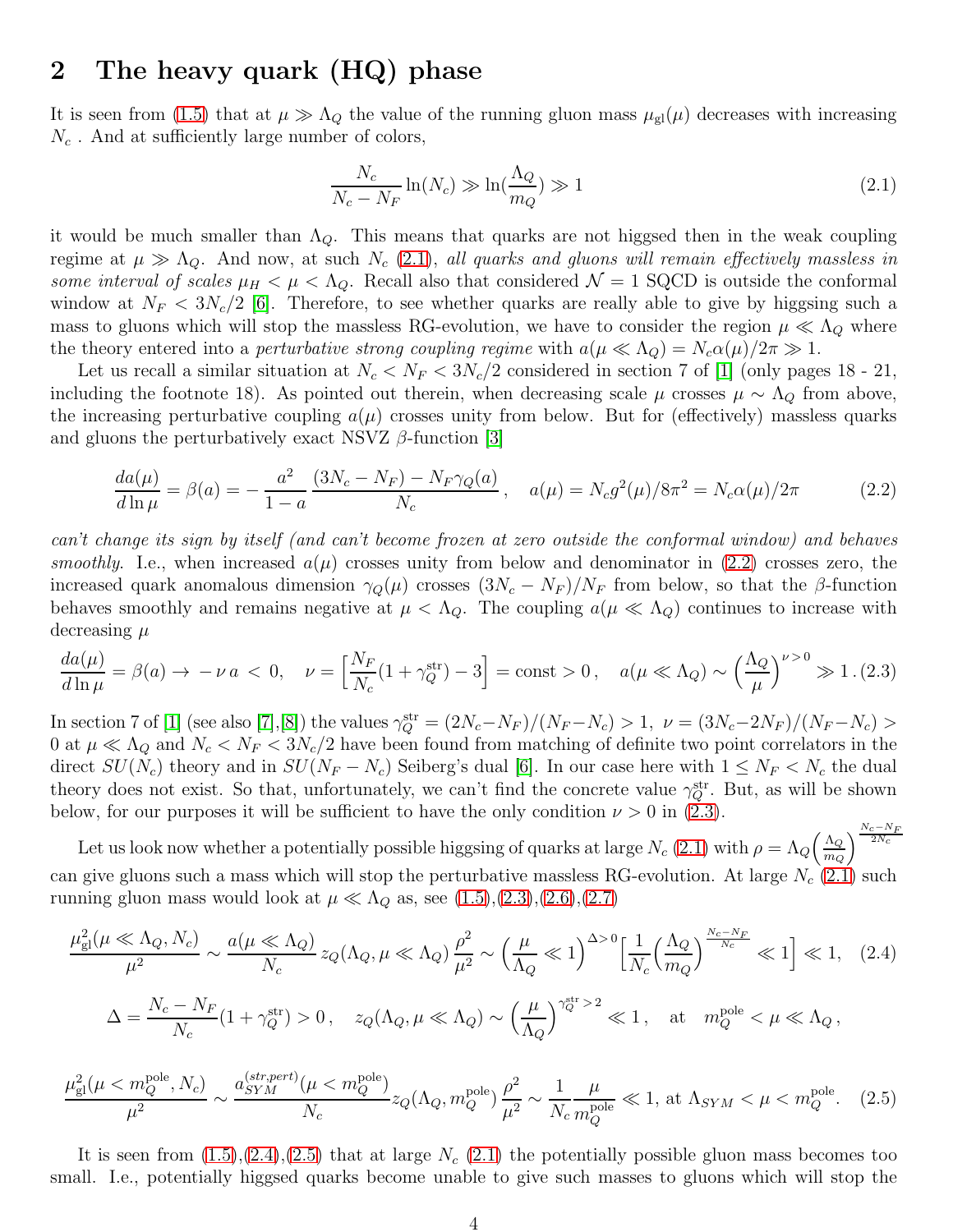perturbative massless RG-evolution (and there is no pole in the gluon propagator). Although the mean value  $\langle M \rangle = \sum_{a=1}^{N_c} \langle \overline{Q}_1^a Q_a^1 \rangle (\mu = \Lambda_Q) = \langle S \rangle / m_Q \gg \Lambda_Q^2$  [\(1.4\)](#page-1-4) remains numerically the same, *it becomes non*factorizable because gluons become (effectively) massless. The values of  $\langle \hat{\overline{Q}}_j^b \rangle$  $\ket{\hat{Q}_a^i}$  drop then to zero due to freely fluctuating physical (i.e. path dependent) quark phases from interaction with (effectively) massless at  $\mu \sim m_Q^{\text{pole}}$  gluons. And this shows that the assumption about higgsed quarks becomes not self-consistent at sufficiently large  $N_c$  [\(2.1\)](#page-3-0).

This regime is qualitatively similar to those for heavy quarks with  $m_Q \gg \Lambda_Q$ . They are also not higgsed, i.e.  $\langle \hat{\overline{Q}}_j^b$  $\langle \hat{Q}_a^i \rangle = \langle \hat{Q}_a^i \rangle = 0$ , but confined and decouple as heavy at  $\mu < m_Q^{\text{pole}}$ , in the region where gluons are (effectively) massless. And nonzero value of  $\langle M \rangle = \sum_{a=1}^{N_c} \langle \overline{Q}_1^a Q_a^1 \rangle (\mu = \Lambda_Q) = \langle S \rangle / m_Q$  [\(1.4\)](#page-1-4) is also not due to higgsed quarks but arises from the one loop Konishi anomaly for heavy quarks.

The meaning and properties of the operator  $M_j^i$  are very different for higgsed or non-higgsed at large  $N_c$ [\(2.1\)](#page-3-0) quarks. While  $M_j^i = \left[\delta_j^i \rho^2 = \delta_j^i \Lambda_Q^2 (\Lambda_Q/m_Q)^{(N_c-N_F)/N_c}\right] + \Pi_j^i$ ,  $\langle \Pi_j^i \rangle = 0$ , where  $\Pi_j^i$  is the one-particle operator of the light pion for higgsed quarks, for non-higgsed quarks with  $\rho = 0$   $M_j^i$  is the two-particle quark operator, its mean value  $\langle M_j^i \rangle$  becomes non-factorizable and originates from the one-loop Konishi anomaly, see  $(1.2)$ , $(1.4)$ .

Therefore, let us look in this case of non-higgsed quarks on the increasing with decreasing  $\mu < \Lambda_Q$ running quark mass  $m_Q(\mu < \Lambda_Q)$  and on possible value of the quark pole mass. It looks as, see [\(2.3\)](#page-3-2)

$$
m_Q(\mu \ll \Lambda_Q) = \frac{m_Q}{z_Q(\Lambda_Q, \mu \ll \Lambda_Q)}, \quad z_Q(\Lambda_Q, \mu \ll \Lambda_Q) \sim \left(\frac{\mu}{\Lambda_Q}\right)^{\gamma^{\rm str}_Q > 2} \ll 1,
$$

<span id="page-4-0"></span>
$$
m_Q^{\text{pole}} = \frac{m_Q}{z_Q(\Lambda_Q, m_Q^{\text{pole}})} \quad \to \quad m_Q^{\text{pole}} \sim \Lambda_Q \Big(\frac{m_Q}{\Lambda_Q}\Big)^{\frac{1}{1+\gamma_Q^{\text{str}}} > 0} \ll \Lambda_Q. \tag{2.6}
$$

As a result, the quarks are not higgsed and decouple as heavy at  $\mu < m_Q^{\text{pole}}$ . There remains at lower energies the  $\mathcal{N} = 1$  SU(N<sub>c</sub>) SYM in the perturbative strong coupling branch. From the NSVZ  $\beta$ -function [\[3\]](#page-7-4)

$$
\frac{da_{SYM}^{(str,pert)}(\mu \gg \Lambda_{SYM})}{d\ln \mu} = -\frac{3\left(a_{SYM}^{(str,pert)}(\mu \gg \Lambda_{SYM})\right)^2}{1 - a_{SYM}^{(str,pert)}(\mu \gg \Lambda_{SYM})} \rightarrow 3 a_{SYM}^{(str,pert)}(\mu) ,
$$

<span id="page-4-1"></span>
$$
a_{SYM}^{(str,pert)}(\mu \gg \Lambda_{SYM}) \sim \left(\frac{\mu}{\Lambda_{SYM}}\right)^3 \gg 1, \quad a_{SYM}^{(str,pert)}(\mu \sim \Lambda_{SYM}) = \mathcal{O}(1). \tag{2.7}
$$

The scale factor of  $\Lambda_{SYM}$  of the gauge coupling is determined from matching, see  $(2.3),(2.6),(2.7)$  $(2.3),(2.6),(2.7)$  $(2.3),(2.6),(2.7)$  $(2.3),(2.6),(2.7)$ 

<span id="page-4-2"></span>
$$
a_{+}(\mu=m_{Q}^{\text{pole}}) = \left(\frac{\Lambda_{Q}}{m_{Q}^{\text{pole}}}\right)^{\nu} = a_{SYM}^{(str,pert)}(\mu=m_{Q}^{\text{pole}}) = \left(\frac{m_{Q}^{\text{pole}}}{\Lambda_{SYM}}\right)^{3} \rightarrow \Lambda_{SYM} = \left(\Lambda_{Q}^{3N_{c}-N_{F}}m_{Q}^{N_{F}}\right)^{1/3N_{c}},
$$
 (2.8)

as it should be, see  $(1.4)$ . Besides, as a check of self-consistency, see  $(2.3),(2.6),(2.8)$  $(2.3),(2.6),(2.8)$  $(2.3),(2.6),(2.8)$  $(2.3),(2.6),(2.8)$ 

<span id="page-4-3"></span>
$$
\left(\frac{\Lambda_{SYM}}{m_Q^{\text{pole}}}\right)^3 \sim \left(\frac{m_Q}{\Lambda_Q}\right)^{\omega > 0} \ll 1, \quad \omega = \frac{\nu > 0}{(1 + \gamma_Q^{\text{str}})} > 0. \tag{2.9}
$$

as it should be. At  $\mu < \Lambda_{SYM}$  the perturbative RG evolution stops due to nonperturbative effects  $\sim \Lambda_{SYM}$ in the pure  $\mathcal{N} = 1$   $SU(N_c)$  SYM.

On the whole, the mass spectrum at  $1 \leq N_F \leq N_c - 1$  and large  $N_c$  [\(2.1\)](#page-3-0) looks as follows. a) All quarks are not higgsed (i.e.  $\rho = 0$  and their color charges are not screened due to  $\rho \neq 0$ ) but decouple as heavy at  $\mu < m_Q^{\text{pole}}$  and are weakly confined. There is a number of quarkonia with the mass scale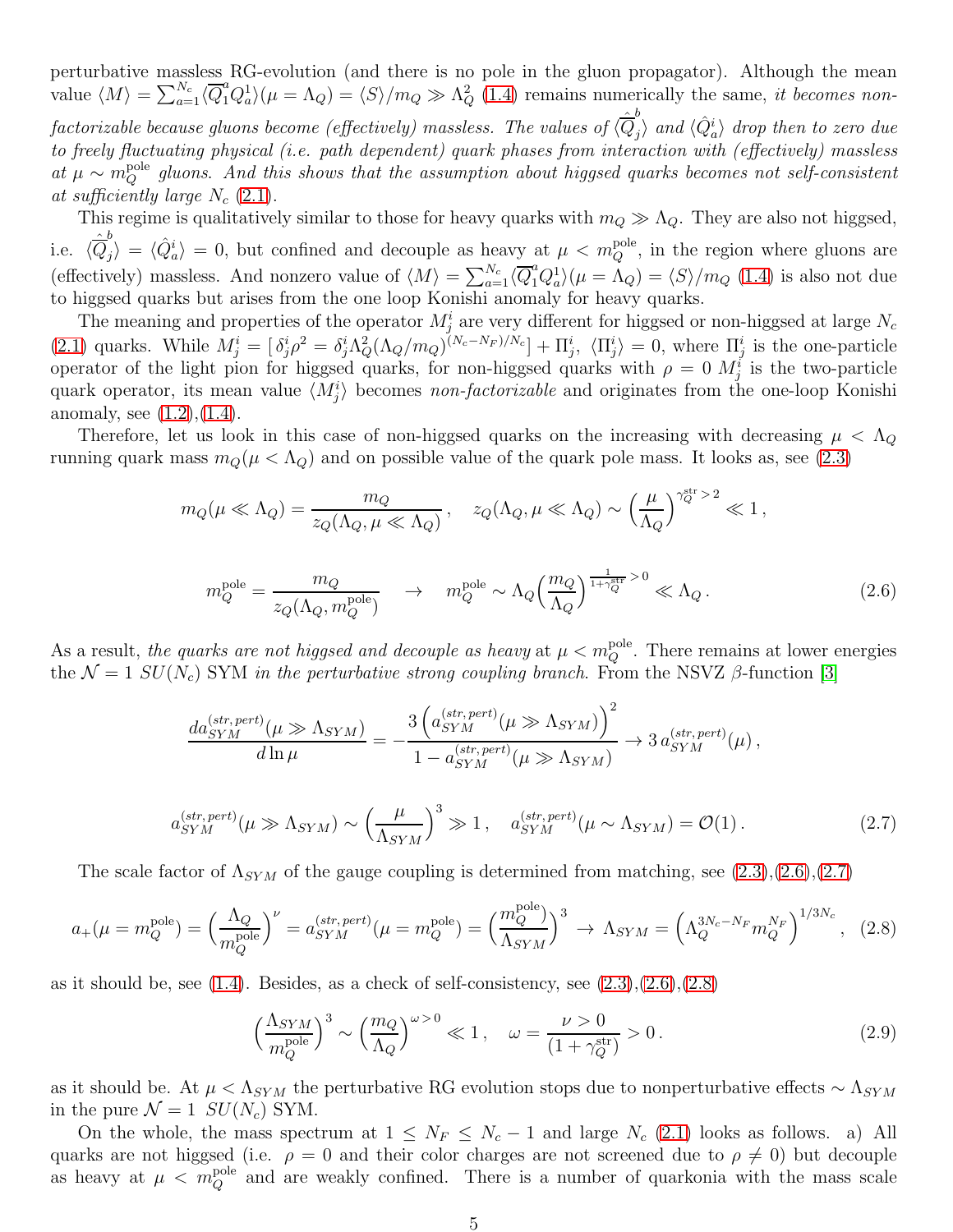$\mathcal{O}(m_Q^{\text{pole}}) \ll \Lambda_Q$  [\(2.6\)](#page-4-0)[\(2.9\)](#page-4-3), with different spins and other quantum numbers. The confinement originates from the  $\mathcal{N} = 1$   $SU(N_c)$  SYM and so the typical string tension is  $\sigma_{SYM}^{1/2} \sim \Lambda_{SYM} \ll m_Q^{\text{pole}} \ll \Lambda_Q$ . <sup>[6](#page-5-0)</sup> b) There is a number of  $SU(N_c)$  gluonia with the typical mass scale ~  $\Lambda_{SYM}$  [\(2.8\)](#page-4-2). It is seen from the above that the mass spectra at  $\mu_{gl} \gg \Lambda_Q$  [\(1.5\)](#page-1-0) or  $\mu_{gl} \sim \Lambda_{SYM} \ll \Lambda_Q$  at large  $N_c$  [\(2.1\)](#page-3-0) are qualitatively different.

Now, about a qualitative difference between the analytic crossover and not analytic phase transition. The order parameter for quark higgsing is  $\rho$  [\(1.7\)](#page-2-0). As pointed out below [\(2.5\)](#page-3-4),  $\rho = 0$  at large  $N_c$  [\(2.1\)](#page-3-0) due to freely fluctuating physical (i.e. path dependent) quark field phases from interaction with (effectively) massless at  $\mu \sim m_Q^{\text{pole}}$  gluons. This shows that quarks become unhiggsed at such  $N_c$ . While  $\rho \neq 0$  and large at  $N_c$ from [\(1.5\)](#page-1-0) because the corresponding gluons are heavy,  $\mu_{gl} \gg \widetilde{\Lambda}_{Q}$ . There is the phase transition at  $\mu_{gl} \sim \Lambda_{Q}$ .

The additional arguments for a phase transition between these two regions of  $N_c$  (as opposite to an analytic crossover) look as follows.

Let us suppose now that, for the analytical crossover instead of the phase transition, the quarks would remain higgsed at large  $N_c$  [\(2.1\)](#page-3-0), with still  $\rho = \Lambda_Q^2 (\Lambda_Q/m_Q)^{(N_c-N_F)/N_c}$  (i.e. ignoring all given above arguments for  $\rho = 0$ ). As can be seen from  $(2.4), (2.5), (2.7), (\mu_0^2 = z_Q(\Lambda_Q, m_Q^{\text{pole}})\rho^2 \ll \Lambda_{SYM}^2$  $(2.4), (2.5), (2.7), (\mu_0^2 = z_Q(\Lambda_Q, m_Q^{\text{pole}})\rho^2 \ll \Lambda_{SYM}^2$  $(2.4), (2.5), (2.7), (\mu_0^2 = z_Q(\Lambda_Q, m_Q^{\text{pole}})\rho^2 \ll \Lambda_{SYM}^2$  $(2.4), (2.5), (2.7), (\mu_0^2 = z_Q(\Lambda_Q, m_Q^{\text{pole}})\rho^2 \ll \Lambda_{SYM}^2$  $(2.4), (2.5), (2.7), (\mu_0^2 = z_Q(\Lambda_Q, m_Q^{\text{pole}})\rho^2 \ll \Lambda_{SYM}^2$ , and even  $N_c\mu_{gl}^2(\mu \sim \Lambda_{SYM})/\Lambda_{SYM}^2 \sim \Lambda_{SYM}/m_Q^{\text{pole}} \ll 1$ , the *additional* effects from supposedly still higgsed quarks will be then parametrically small and dynamically irrelevant for the RG-evolution from  $\mu = \Lambda_Q/(\text{several})$ down to  $\mu \sim \Lambda_{SYM}$ . So, the RG-evolution in [\(2.4\)](#page-3-3),[\(2.6\)](#page-4-0) will remain valid in the range  $m_Q^{\text{pole}} < \mu < \Lambda_Q$ where all quarks and gluons are (effectively) massless. And the RG-evolution in [\(2.5\)](#page-3-4),[\(2.7\)](#page-4-1) (after quarks decoupled as heavy) will also remain valid in the range  $\Lambda_{SYM}$   $\lt \mu \lt m_Q^{\text{pole}}$  where all gluons remain (effectively) massless. At  $\mu \sim \Lambda_{SYM}$  the larger nonperturbative effects  $\sim \Lambda_{SYM}$  from  $\mathcal{N}=1$   $SU(N_c)$  SYM come into a game and stop the perturbative RG-evolution with (effectively) massless gluons.

For the case of decoupled as heavy non-higgsed quarks with  $\rho = 0$  (as described above), a widely spread opinion (supported by lattice calculations) is that the confinement of quarks originates from higgsing of *magnetically charged solitons in*  $SU(N_c)$  *(S)YM.* But then, for heavy but still higgsed quarks, the regime would be self-contradictory. Regardless of *non-zero* numerical values of their vacuum condensates, there would be then in the whole  $\mathcal{N} = 1$  SU(N<sub>c</sub>) SYM simultaneously higgsed quarks and higgsed magnetically charged solitons. But these magnetically charged solitons and quarks are mutually nonlocal and *can not be* higgsed simultaneously.

On the whole, we presented a number of arguments that, for quarks with fixed  $m_Q \ll \Lambda_Q$ ,  $1 \le N_F \le$  $N_c - 1$ , there is not the analytical crossover but the phase transition at sufficiently large  $N_c$  between the phases with higgsed or confined quarks. Besides, as was argued above, the perturbative gluon mass  $\mu_{gl}$ proportional to the order parameter  $\rho$  of quark higgsing [\(1.6\)](#page-1-6) is nonzero and large at  $\mu_{gl} \gg \Lambda_Q$  [\(1.5\)](#page-1-0) and becomes not simply small but zero at sufficiently large  $N_c$  [\(2.1\)](#page-3-0) because the order parameter  $\rho$  jumps to zero and quarks become unhiggsed. The nonzero gluon masses  $\sim \Lambda_{SYM}$  are of nonperturbative origin, not due to higgsed quarks.

Another types of phase transitions in considered here theories and in  $\mathcal{N} = 2$  SQCD are described in Appendix and in sections 6.1, 6.2, 7, 8 of [\[9\]](#page-7-9).

I'm grateful to R.N. Lee for useful discussions about the gauge invariance.

# A The phase transition between the regions  $m_Q \gg \Lambda_Q$  and  $m_Q \ll \Lambda_Q$  at  $N_F = N_c - 1$

<span id="page-5-0"></span><sup>6</sup> There is no confinement in Yukava-like theories without gauge interactions. Confinement originates only from (S)YM sector. The  $\mathcal{N} = 1$  SYM is the theory with only one dimensional parameter  $\Lambda_{SYM}$ . Therefore, it can't give a string tension  $\sigma^{1/2} \sim \Lambda_Q$  but only  $\sigma^{1/2} \sim \Lambda_{SYM} \ll \Lambda_Q$ .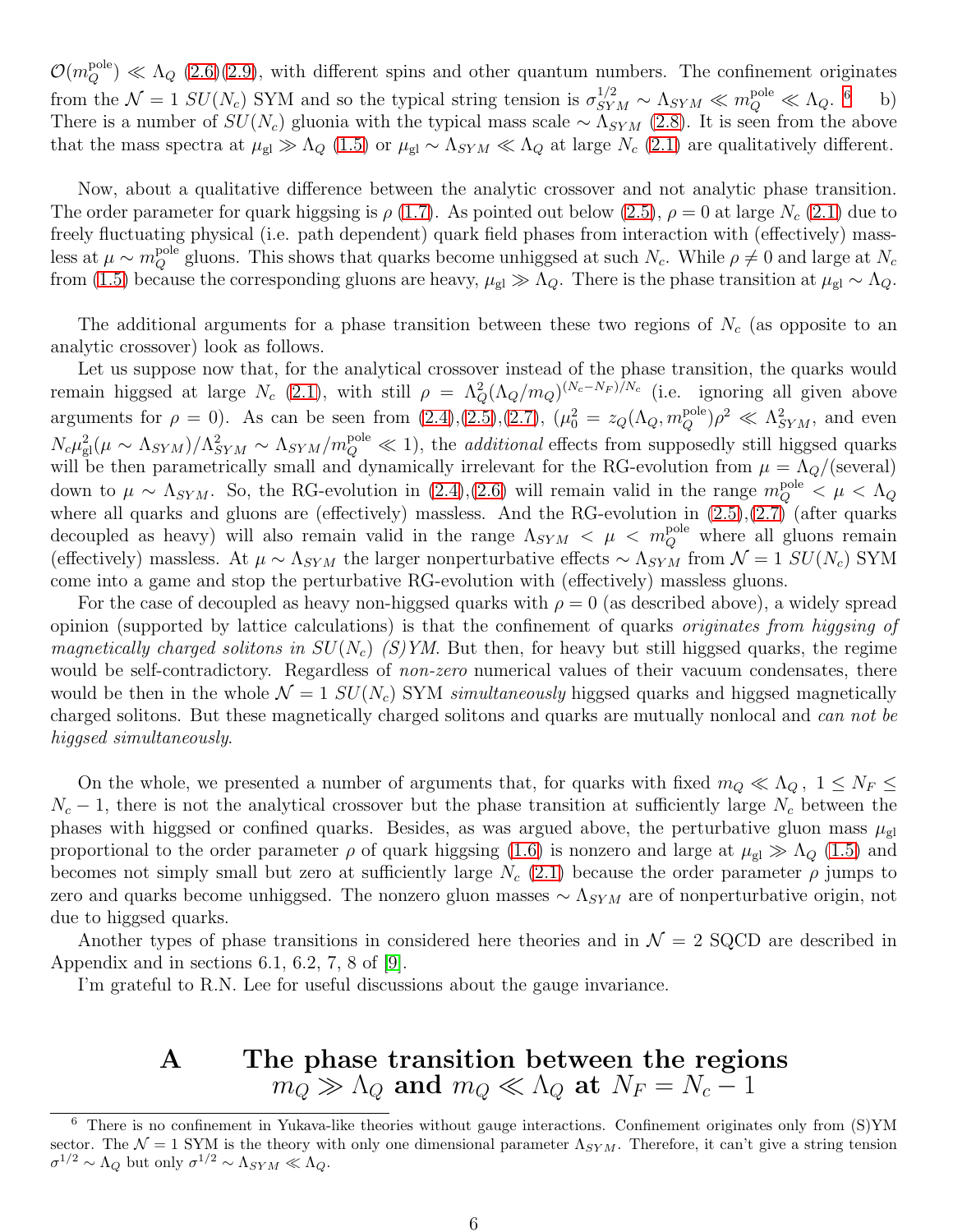#### 1. Confined quarks at large  $m_Q \gg \Lambda_Q$ .

Heavy quarks have large masses and small mean vacuum value  $\langle M \rangle = \Lambda_Q^2 (\Lambda_Q/m_Q)^{(N_c-N_F=1)/N_c} \ll$  $\Lambda_Q^2 \ll \Lambda_{SYM}^2 \ll m_Q^2$ , see [\(1.2\)](#page-0-2),[\(1.4\)](#page-1-4). For this reason they are not higgsed, i.e.  $\langle \overline{Q}_i^d \rangle$  $\langle u_i^a \rangle = \langle Q_a^i \rangle = 0$  due to freely fluctuating physical (i.e. path dependent) quark phases from interaction with (effectively) massless gluons at  $\mu \sim m_Q^{\text{pole}}$ . They are confined and decouple as heavy in the weak coupling regime at  $\mu < m_Q^{\text{pole}} =$  $m_Q/z_Q(\Lambda_Q, m_Q^{\text{pole}}) \gg \Lambda_Q$ , where  $z_Q(\Lambda_Q, m_Q^{\text{pole}}) \gg 1$  is the logarithmic renormalization factor. The scale factor  $\Lambda_{SYM}$  [\(1.4\)](#page-1-4) of remained  $\mathcal{N} = 1$   $SU(N_c)$  SYM is determined from matching of logarithmically small couplings  $a_+(\mu = m_Q^{\text{pole}}) = a_{SYM}(\mu = m_Q^{\text{pole}})$ . [7](#page-6-0) The small nonzero value of  $\langle M \rangle$  originates from the one loop Konishi anomaly [\(1.4\)](#page-1-4) for heavy quarks.

The global  $SU(N_F)$  is unbroken. There is in the spectrum a number of heavy flavored quarkonia with masses  $\mathcal{O}(m_Q) \gg \Lambda_{SYM}$  and different quantum numbers. For instance, the quark-antiquark bound states with different spins and other quantum numbers are in the adjoint or singlet representations of unbroken global  $SU(N_F)$ . It is important that, due to a confinement, there are no particles in the spectrum in the  $SU(N_F)$  (anti)fundamental representation of dimensionality  $N_F$ . Besides, there are in the spectrum a number  $SU(N_F)$  singlet gluonia with typical masses  $\sim \Lambda_{SYM} = \Lambda_Q (m_Q/\Lambda_Q)^{N_F/3N_c}$ ,  $\Lambda_Q \ll \Lambda_{SYM} \ll m_Q$ . This is all.

### 2. Higgsed quarks at small  $m_Q \ll \Lambda_Q$  and  $\mu_{gl} \gg \Lambda_Q$ .

All such quarks with their  $4N_FN_c$  real degrees of freedom have small current masses  $m_Q \ll \Lambda_Q$  and large mean vacuum values  $\langle M_j^i \rangle = \sum_{a=1}^{N_c} \langle \overline{Q}_j^a Q_a^i \rangle = \delta_j^i \Lambda_Q^2 (\Lambda_Q/m_Q)^{\frac{1}{N_c}} \gg \Lambda_Q^2 \gg \Lambda_{SYM}^2$ ,  $\mu_{\rm gl} \gg \Lambda_Q$ , see [\(1.5\)](#page-1-0). They all are higgsed in this case in the weak coupling region and the global color group  $SU(N_c)$  is broken. The quark mean vacuum values of  $\langle \hat{Q}_a^i \rangle$  and  $\langle \hat{\overline{Q}}_i^{\dot{a}} \rangle$  $_i$  \, look as, see [\(1.6\)](#page-1-6),[\(1.7\)](#page-2-0):

$$
\langle \hat{Q}_a^i \rangle = \delta_a^i \omega, \quad \langle \hat{\overline{Q}}_i^a \rangle = \delta_j^a \omega, \quad \omega = \Lambda_Q (\Lambda_Q / m_Q)^{1/2N_c} \gg 1, \quad i = 1...N_F, \quad a = 1...N_c. \tag{A1}
$$

From (A1), the unbroken global symmetry looks now as:  $SU(N_F) \times SU(N_c) \times U(1)_B \to SU(N_F)_{F+C} \times$  $U(1)_{\tilde{B}}$ , i.e. the color-flavor locking. There is no confinement. All  $N_c^2 - 1 = N_F^2 + 2N_F$  heavy gluons (which "ate"  $N_F^2 + 2N_F$  massless Goldstone degrees of freedom from quarks) and the same number of their scalar superpartners acquired large masses [\(1.5\)](#page-1-0). They form 2 adjoint representations of  $SU(N_F)$  plus two  $SU(N_F)$ singlets. Plus, and this is most important, else  $2N_F$  heavy gluons  $(A_\mu)^i_{a=N_c}$ ,  $(A_\mu)^{a=N_c}_i$ ,  $i=1...N_F$  and  $2N_F$ their scalar superpartners. These  $4N_f$  form two fundamental and two antifundamental representations of  $SU(N_F)$  with dimensionality  $N_F$  each. And finally, there are  $N_F^2$  light complex pions  $\Pi_j^i$ ,  $i, j = 1...N_F$  with small masses  $\sim m_Q$  [\(1.11\)](#page-2-2) which form the adjoint and singlet representations of  $SU(N_F)$ . Therefore, there are only fixed numbers of particles with fixed quantum numbers in the spectrum.

The mass matrix of  $N_c^2 - 1$  heavy massive gluons look as, see (A1):

$$
M^{2} = 2g^{2}(\mu_{gl}) z_{Q}(\Lambda_{Q}, \mu = \mu_{gl}) \sum_{i=1}^{N_{F}} \sum_{a,c=1}^{N_{c}} \langle (\hat{Q}^{\dagger})_{i}^{a} \rangle \left\{ \sum_{b=1}^{N_{c}} (A_{\mu})_{a}^{b} (A_{\mu})_{b}^{c} \right\} \langle \hat{Q}_{c}^{i} \rangle =
$$
  

$$
K \sum_{i=1}^{N_{F}} \sum_{b=1}^{N_{c}} (A_{\mu})_{i}^{b} (A_{\mu})_{b}^{i}, \quad K = 2g^{2}(\mu_{gl}) z_{Q}(\Lambda_{Q}, \mu = \mu_{gl}) \left( \omega^{2} = \Lambda_{Q}^{2}(\Lambda_{Q}/m_{Q})^{1/N_{c}} \right).
$$
 (A2)

From (A2), the masses of gluons in different representations of unbroken global  $SU(N_F)$  are different:

$$
\mu_{gl}^{2}(SU(N_{F})_{\text{adj}}) = K, \ \mu_{gl}^{2}(SU(N_{F})_{\text{sing}}) = \frac{1}{N_{c}}K, \ \mu_{gl}^{2}(SU(N_{F})_{\text{fund}}) = \mu_{gl}^{2}(SU(N_{F})_{\text{anti-fund}}) = \frac{1}{2}K, \ (A3)
$$

<span id="page-6-0"></span><sup>&</sup>lt;sup>7</sup>The nonzero gluon masses originate only in  $\mathcal{N} = 1$  SYM due to nonperturbative effects, their typical scale is  $\sim \Lambda_{SYM}$ .